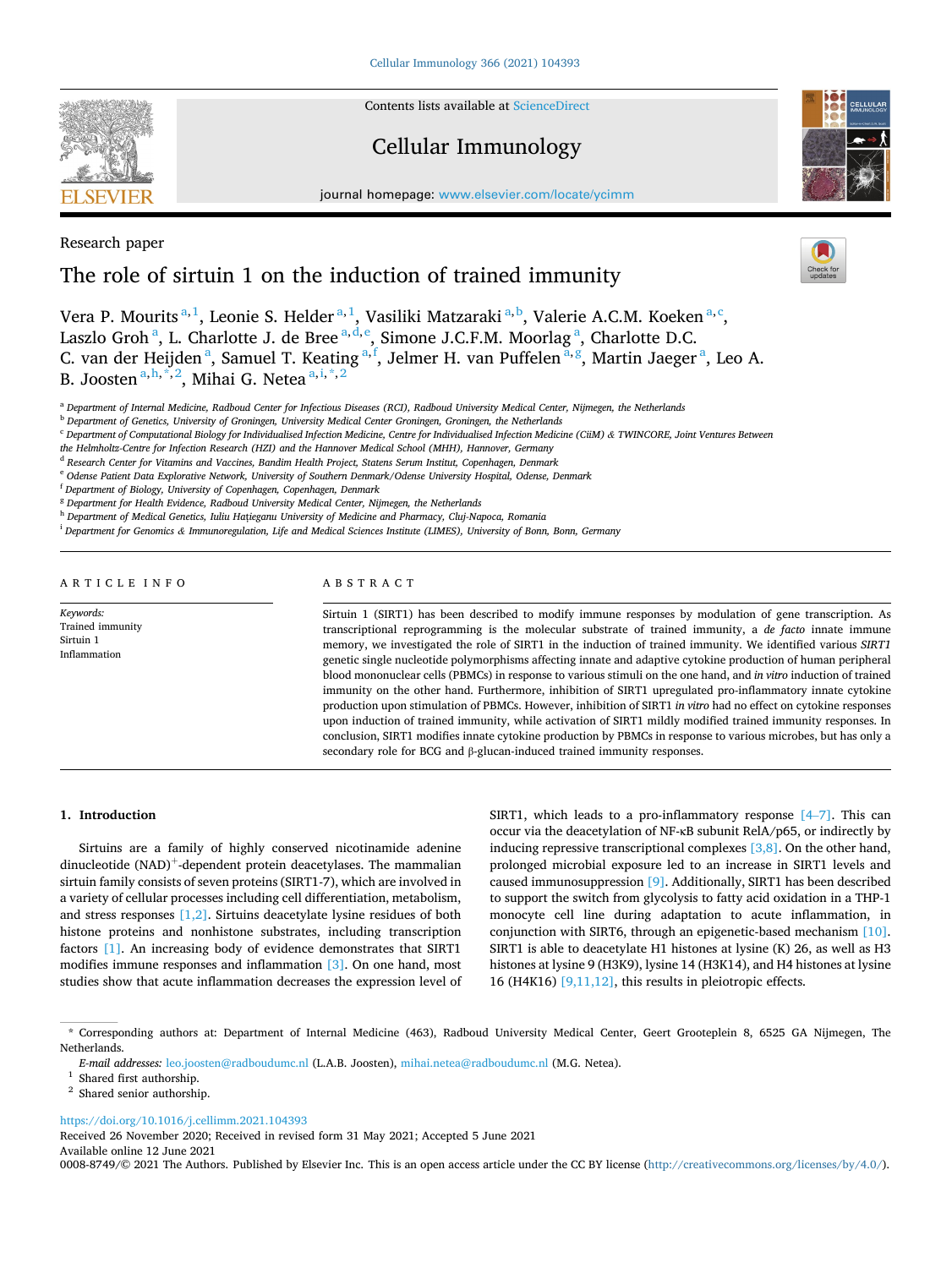<span id="page-1-0"></span>The term *trained immunity* describes the process by which innate immune cells undergo functional reprogramming after certain stimulations/infections, to mount a *de facto* immune memory that supports long-term altered immune responses to secondary non-specific stimulation [\[13,14\]](#page-6-0). Both β-glucan, a cell wall component of many fungal species, and the bacillus Calmette-Guérin (BCG) vaccine, which is currently used for prevention of tuberculosis, have been extensively studied the last years for their ability to induce trained immunity [\[13\]](#page-6-0). This non-specific innate immune memory is characterized by epigenetic and metabolic rewiring and results in enhanced pro-inflammatory cytokine production. β-glucan-induced trained immunity is mediated by binding to the Dectin-1 receptor, subsequent activation of mTOR/ HIF-1 $\alpha$  [\[15\],](#page-6-0) and upregulation of both glycolysis and oxidative phosphorylation [\[16\]](#page-6-0). Furthermore, H3K4me3 and H3K27ac enrichment at promoters of pro-inflammatory genes is associated with chromatin accessibility in trained cells, resulting in increased transcription of proinflammatory genes [\[17\].](#page-6-0)

In contrast, lipopolysaccharide (LPS) from gram-negative bacteria can induce a tolerant macrophage phenotype, which is refractory to immune stimulation and characterized by decreased pro-inflammatory cytokine production  $[18]$ . SIRT1 has been shown to play a role during endotoxin tolerance [\[9\]](#page-6-0), as its inhibition significantly improved survival of sepsis in rodents [\[3,19\]](#page-6-0). A low SIRT1 activity is observed in chronic inflammatory diseases, therefore increasing SIRT1 activity would be beneficial in this state [\[3\]](#page-6-0). Interestingly, *SIRT1* expression was found to be decreased upon β-glucan-induced trained immunity in monocytes [\[15\]](#page-6-0).

Trained immunity is pivotal for the beneficial heterologous effects of some vaccines, but also in mediating deleterious effects in inflammatory diseases in which it is inappropriately activated  $[13,20]$ . It is thus essential to identify the mechanisms that regulate trained immunity responses [\[13,21\]](#page-6-0) in order to design novel immunomodulatory strategies. Given that SIRT1 affects the immune response by metabolic and epigenetic mechanisms, we sought to investigate the role of SIRT1 in innate immune memory using genetic and pharmacological approaches.

#### **2. Results**

## *2.1. SIRT1 genetic polymorphisms are associated with cytokine responses upon PBMC stimulation*

To explore the involvement of SIRT1 in immune responses, we first assessed the effect of *SIRT1* single nucleotide polymorphisms (SNPs) on cytokine responses of healthy individuals in response to different microbial stimuli. This was investigated in a cohort of 534 healthy individuals (500FG study), in which isolated peripheral blood mononuclear cells (PBMCs) were stimulated *ex vivo* with various microorganisms or (non-)microbial products, and cytokine production was subsequently measured [\[22,23\].](#page-6-0) Both innate (IL-6, TNF- $\alpha$ , IL-1 $\beta$  after stimulation for 24 h) and adaptive (IL-22, IL-17, IFN-γ after stimulation for 7 days) cytokine responses were influenced by SNPs in the *SIRT1*  gene known as expression quantitative trait loci (eQTLs), in response to bacteria (*Bacteroides (fragilis), Borrelia (burgdorferi), Coxiella burnetti, Escherichia coli, Mycobacterium tuberculosis, Staphylococcus aureus*), fungi (*Aspergillus fumigatus* conidia), yeasts (*Cryptococcus, Candida albicans*  and hyphae), TLR ligands (CpG oligodeoxynucleotides, LPS, Pam3Cys) and non-microbial stimuli (monosodium urate crystals (MSU) + palmitic acid (C16.0)) (Table 1). For a minority of the stimuli (heat-killed *C. albicans*, influenza virus, MSU alone, phytohemagglutinin, or poly I: C), no effects of *SIRT1* genetic variants were observed.

## *2.2. SIRT1 inhibition increases innate pro-inflammatory cytokine production in PBMCs*

This prompted us to investigate whether inhibition of SIRT1 affects inflammatory cytokine production in PBMCs isolated from healthy

#### **Table 1**

*SIRT1* genetic polymorphisms are associated with cytokine responses upon PBMC stimulation. QTL mapping of *SIRT1* genetic variants from healthy individuals of the 500FG cohort and cytokine production of PBMCs in response to stimulation *in vitro* with various stimuli (see Methods). The strongest significantly associated genetic variants for a specific cytokine-stimuli combination are shown.

| <b>18S FW</b>  | GATGGGCGGCGGAAAATAG   |
|----------------|-----------------------|
| <b>18s RV</b>  | GCGTGGATTCTGCATAATGGT |
| <b>TNFA FW</b> | AACGGAGCTGAACAATAGGC  |
| <b>TNFA RV</b> | TCTCGCCACTGAATAGTAGGG |
| <b>IL1B FW</b> | ATCACTGAACTGCACGCTCC  |
| <b>IL1B RV</b> | TGGAGAACACCACTTGTTGC  |
| IL6 FW         | AGCCCACCGGGAACGA      |
| IL6 RV         | GGACCGAAGGCGCTTGT     |
|                |                       |

individuals *in vitro*. PBMCs were exposed to the synthetic SIRT1 inhibitor EX-527 at various concentrations  $(1-100 \mu M)$ , and stimulated for 24 h with TLR4 ligand LPS or TLR1/2 ligand Pam3Cys. These concentrations of EX-527 were not toxic to the cells (Supplementary Fig. 1). Transcription of *IL6*, *TNFA*, and *IL1B* was increased upon SIRT1 inhi-bition, although this was not statistically significant ([Fig. 1](#page-2-0)A). Accordingly, PBMC stimulation with LPS together with inhibition of SIRT1 resulted in a 1.2–1.4 fold increased production of pro-inflammatory cytokines IL-1β, IL-6, and TNF-α [\(Fig. 1](#page-2-0)B). A similar, though less pronounced, significant increase in IL-6 and IL-1β production was observed in response to SIRT1 inhibition and Pam3Cys stimulation [\(Fig. 1B](#page-2-0)). In contrast, SIRT1 inhibition in *Candida albicans*-stimulated PBMCs did not affect production of adaptive cytokines IFN-γ, IL-22, and IL-17 after 7 days ([Fig. 2\)](#page-3-0). Additionally, inhibition of SIRT1 directly affected surface expression of human monocyte markers CD14, CD11b, and HLA-DR. Our data indicate increased CD14 expression after 24 h exposure to 10 µM EX-527. Similarly, a minor but significant increase in CD11b expression on CD14 + monocytes was observed in 100  $\mu$ M EX-527 treated cells. Though not significant, we observed a trend towards decreased expression of HLA-DR on CD14 + monocytes (Supplementary Fig. 2).

## *2.3. SIRT1 genetic polymorphisms are associated with trained immunity in vitro*

After confirming the importance of SIRT1 for modulating direct cytokine production, we sought to investigate whether genetic variation in the *SIRT1* gene influences trained immunity. The effect of *SIRT1* SNPs on cytokine production upon induction of trained immunity *in vitro* was investigated in PBMCs isolated from 267 healthy individuals of the 300BCG cohort [\[24\].](#page-6-0) Monocytes were stimulated with β-glucan, BCG, or RPMI medium as control, for 24 h. Thereafter, cells were washed, rested for 5 days, and on day 6 restimulated with the non-specific stimulus LPS for 24 h. Subsequently, cytokine production (IL-6 and TNF- $\alpha$ ) was measured in the supernatant to assess trained immunity responses. The impact of *SIRT1* gene polymorphisms on trained immunity was assessed by correlating individual SNPs with the magnitude of trained immunity responses, measured by cytokine production in trained cells compared to untrained cells (RPMI control). As shown in [Fig. 3,](#page-3-0) a genetic variant (rs10740283 at chromosome 10) in close proximity to the *SIRT1* gene (described as *SIRT1* eQTL in whole blood [\[25\]](#page-6-0)), influenced IL-6 production in cells trained with BCG ( $P = 0.004$  and  $P = 0.01$ ). SNP rs2485679 (also known as *SIRT1* eQTL in whole blood [\[25\]\)](#page-6-0), influenced the fold change of TNF-α production upon β-glucan training (borderline significance of  $P=0.05$  and  $P=0.07$  ). Next, we investigated the impact of *SIRT1* polymorphisms on *in vivo* trained immunity responses. This was assessed by QTL mapping of SNP genotypes and *S. aureus*-induced cytokine responses *ex vivo* of BCG-vaccinated healthy individuals from the 300BCG cohort. However, no significant impact of *SIRT1* polymorphisms on *in vivo* induction of trained immunity was observed (*P >*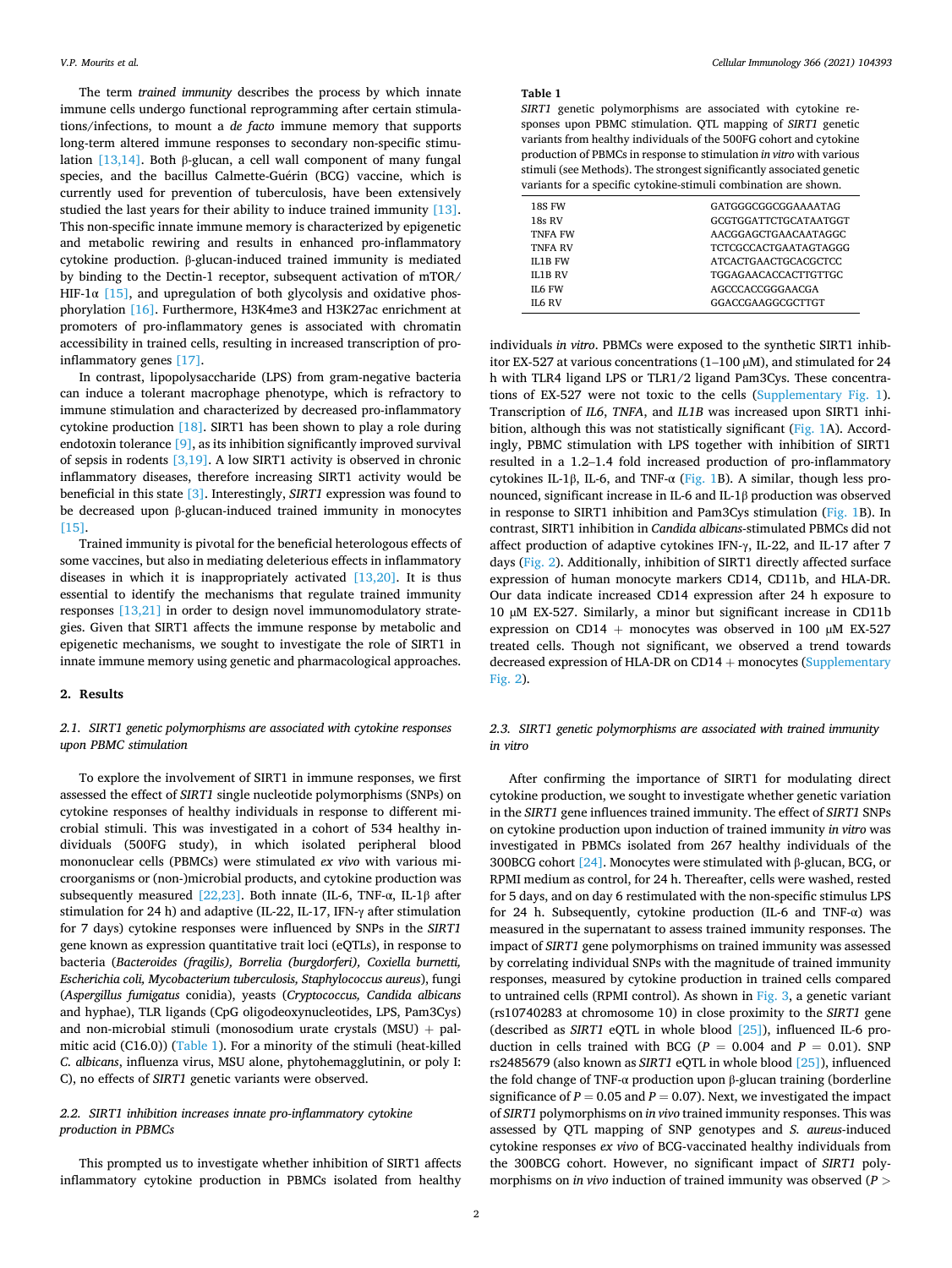<span id="page-2-0"></span>

**Fig. 1.** SIRT1 inhibition increases innate cytokine production of PBMCs. (A) RT-qPCR results of *IL1B* and *TNFA* (n = 7), *IL6* (n = 5)*,* and (B) cytokine production of IL-1β, IL-6, TNF-α in supernatant (n  $\geq$  10), of PBMCs isolated from healthy individuals were stimulated with LPS (10 ng/mL) or Pam3Cys (10 µg/mL), or nonstimulated (RPMI control), for 24 h in combination with EX-527 (1–100 µM). Mean ± SEM, \*P *<* 0.05, \*\*P *<* 0.01, \*\*\*P *<* 0.001, Wilcoxon signed-rank test.

0.05).

#### *2.4. The effect of SIRT1 on induction of trained immunity*

In a following set of experiments, we assessed the effects of pharmacological inhibition of SIRT1 by EX-527 on trained immunity induced by β-glucan or BCG, or tolerance induced by LPS. The addition of EX-527 did not affect either trained immunity or tolerance in terms of IL-6 and TNF- $\alpha$  production after restimulation with LPS [\(Fig. 4](#page-4-0)A). To validate these results, we investigated the effect of SIRT1 activator SRT1720 [\[26\]](#page-6-0). Cells trained with BCG in the presence of SRT1720 exhibited elevated production of IL-6 and TNF-α. On the other hand, cells trained with β-glucan in the presence of SRT1720 did not produce more TNF- $\alpha$ than cells trained with β-glucan under normal conditions, but induced a small, yet significant decrease in IL-6 production ([Fig. 4B](#page-4-0)). In addition to cytokine production, the effects of EX-527 on metabolic changes induced by trained immunity were investigated by means of lactate measurement prior to and after restimulation with LPS. Lower levels of lactate were measured in the supernatants of β-glucan trained cells in the presence of 100 µM EX-527, indicating lower glycolytic activity in these

cells ([Fig. 4C](#page-4-0)).

#### **3. Discussion**

In the present study, we show that genetic variation in *SIRT1* influences the induction of inflammation as reflected by cytokine production upon stimulation of PBMCs, as well as the induction of trained immunity in an *in vitro* experimental model. In contrast, *SIRT1* polymorphisms did not affect the *in vivo* induction of trained immunity by BCG vaccination. Pharmacological inhibition of SIRT1 influenced acute pro-inflammatory innate cytokine production, whereas it did not modulate the induction of trained immunity by BCG or β-glucan. On the other hand, pharmacological SIRT1 activation affected trained immunity responses *in vitro*.

SIRT1 has previously been described to modulate inflammation, with either inhibitory [\[3,27,28\]](#page-6-0) or stimulatory effects [\[29\]](#page-6-0), depending on the experimental model. For example, SIRT1 overexpression in arthritis patients is associated with increased pro-inflammatory cytokine production [\[30,31\]](#page-6-0), whereas SIRT1 activation did not affect PBMCs derived from healthy individuals in the same study  $[30]$ . In the current study, we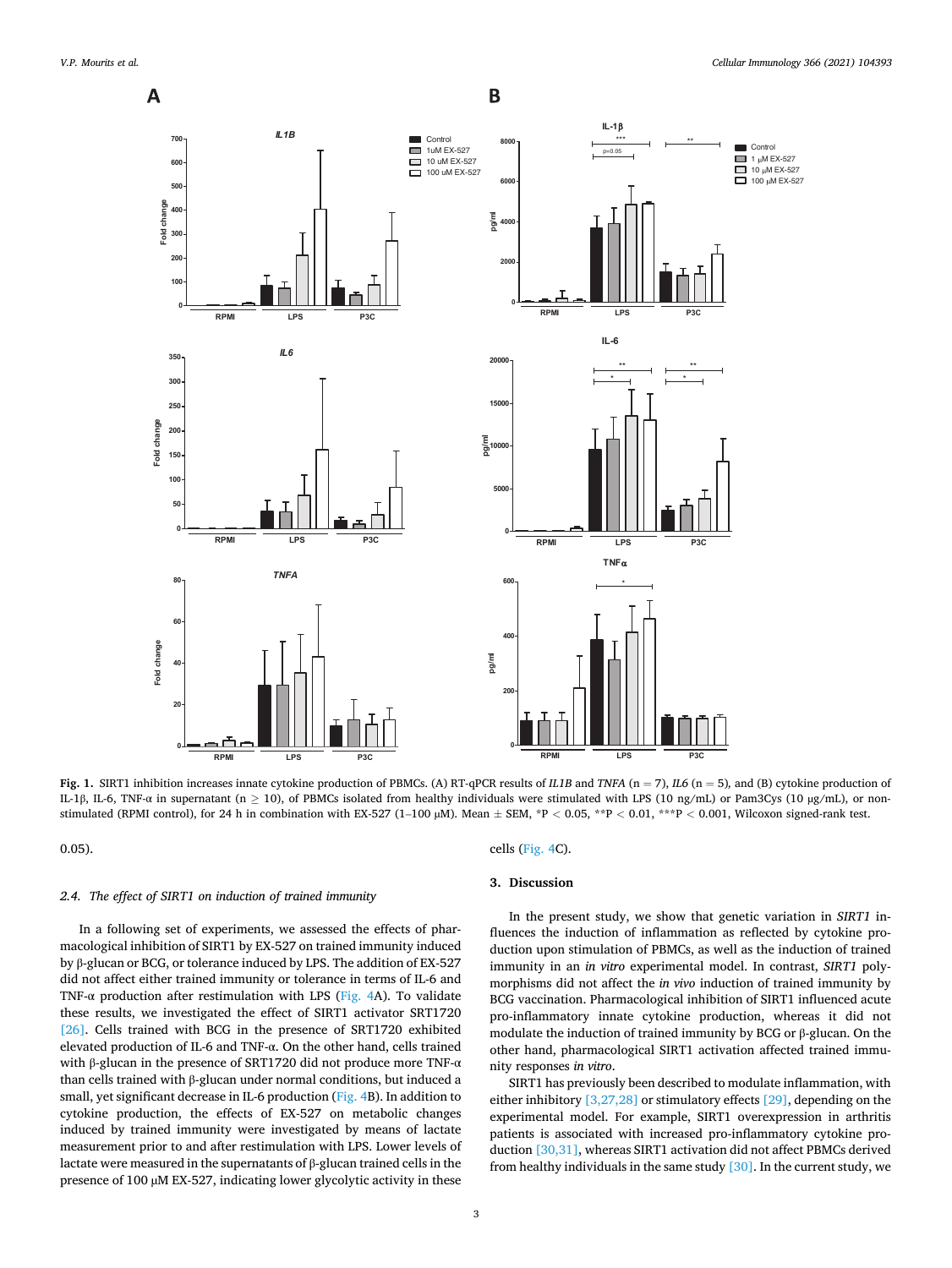<span id="page-3-0"></span>

**Fig. 2.** SIRT1 inhibition does not affect adaptive cytokine production of PBMCs. Cytokine assessment in supernatant of PBMCs isolated from healthy individuals which were stimulated with *C. albicans*  $(1 \times 10^6 \text{ cells/mL})$ , or nonstimulated (RPMI control), for 7 days in combination with EX-527 (1-100 µM). Mean  $\pm$  SEM, n = n  $\geq$  3, n.s., Wilcoxon signed-rank test.

validated the role of SIRT1 in the modulation of the inflammatory response by identifying *SIRT1* SNPs that impact cytokine responses upon stimulation with various microorganisms, TLR ligands, and nonmicrobial stimuli. Some of these SNPs were most strongly associated

with cytokine production induced by up to four distinct stimuli (rs12360310 and rs7083505), whereas other SNPs most significantly affected cytokines only after specific stimulations.

We confirmed the anti-inflammatory role of SIRT1 in acute stimulation of human PBMCs by pharmacological inhibition. Interestingly, SIRT1 seems to be specifically involved in the modulation of the cytokines that are mainly produced by innate immune cells, but much less in the regulation of cytokines produced mainly by the adaptive immune cells (IFN-γ, IL-17, IL-22). More studies are needed to unravel the mechanisms by which SIRT1 affects cytokine responses to different stimuli, and in specific cell types. Because EX-527 inhibits SIRT1 enzymes by exploiting their NAD<sup>+</sup>-dependent deacetylation mechanism [\[32\]](#page-6-0), this effect may include modified deacetylation of NF-κB subunit RelA/p65, which mainly regulates the expression of inflammatory genes by myeloid cells [\[5,6\]](#page-6-0).

To identify possible mechanisms regulating trained immunity responses, we interrogated the role of SIRT1 in the induction of trained immunity using genetic and pharmacological approaches. First, we showed that *SIRT1* SNP rs10740283 influences BCG-induced trained immunity responses in PBMCs of healthy individuals *in vitro*. This SNP has previously been shown to affect *SIRT1* expression in human whole blood [\[25\]](#page-6-0). *SIRT1* SNP rs2485679, which is also a *SIRT1* eQTL in human whole blood, influenced β-glucan-induced trained immunity borderline significant. To identify whether SIRT1 also plays a role in induction of trained immunity *in vivo*, we assessed the effect of these polymorphisms on trained immunity responses induced by BCG vaccination in healthy individuals. However, we did not observe significant associations between *SIRT1* SNPs and BCG-induced trained immunity response, suggesting that *SIRT1* has a limited contribution to the process of trained immunity *in vivo*. The sample size of the 300BCG cohort might contribute to the fact that *SIRT1* genetic variants do not show a significant effect on cytokine responses upon induction of trained immunity.

To further assess the effect of SIRT1 on trained immunity, we used pharmacological modulators of SIRT1. We did not observe an effect of SIRT1 inhibitor EX-527 on trained immunity responses, and we observed only limited alterations in trained immunity responses by using the SIRT1 activator SRT1720. Unexpectedly, a small but significant decrease in IL-6 production (but not TNF-α) was observed upon β-glucan-induced trained immunity in combination with SRT1720. In contrast, BCG-induced trained immunity in combination with SRT1720 increased IL-6 and TNF-α production. Because SRT1720 activates SIRT1 by an unknown mechanism [\[33\]](#page-6-0), it is impossible to speculate on the cause of the discrepancy compared to the results using SIRT1 inhibitor EX-527. Liu et al. identified SIRT1 to play a role in generating endotoxin tolerance [\[9\]](#page-6-0). Here, we could not recapitulate the influence of SIRT1 on tolerance in human monocytes. This apparent inconsistency may be due to the different model and cells used: in contrast to the study of Liu et al. which assessed the effect on SIRT1 shortly after LPS stimulation (up to 4 h) in THP-1 cells, we studied the effect of SIRT1 upon non-specific



**Fig. 3.** *SIRT1* genetic polymorphisms are associated with *in vitro* trained immunity responses. Adherent cells of the PBMC fraction derived from healthy individuals of the 300BCG cohort were stimulated *in vitro* with BCG (5 µg/mL) and β-glucan (2 µg/mL) for 24 h, subsequently washed, rested for 5 days, and at day 6 restimulated for 24 h with 10 ng/mL LPS. IL-6 and TNF-α cytokine production was measured in supernatant by ELISA (Mean, Mann Whitney *U* test).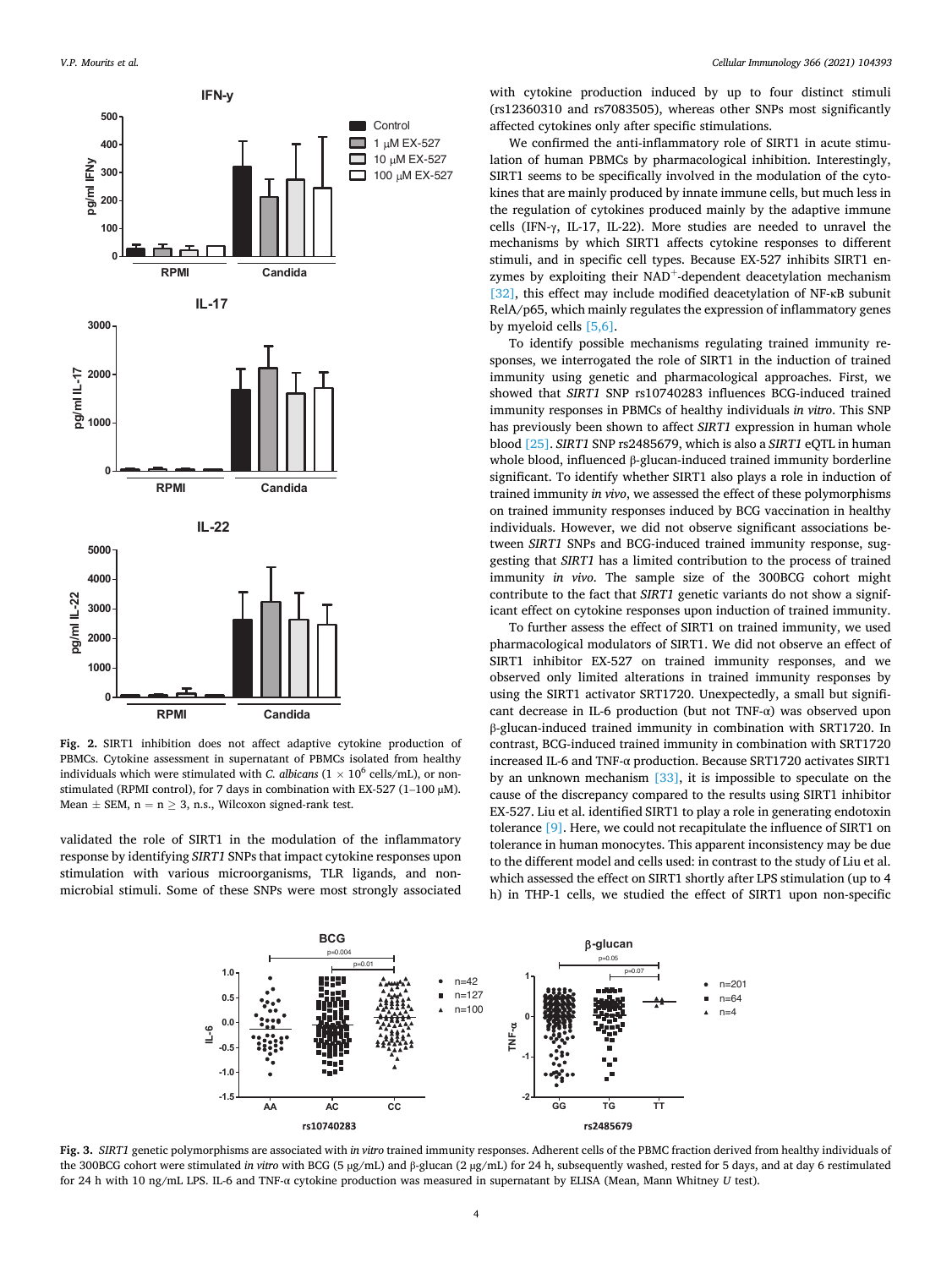<span id="page-4-0"></span>

**Fig. 4.** Effect of SIRT1 modification on *in vitro* trained immunity. Monocytes derived from healthy individuals were stimulated *in vitro* with β-glucan (2 µg/mL), BCG (5 µg/mL), LPS (1 ng/mL), or non-stimulated (RPMI control), for 24 h, in combination with (A, C) EX-527, and (B) SRT1720, subsequently washed, rested for 5 days, and at day 6 restimulated for 24 h with LPS. IL-6 and TNF-α cytokine production and lactate concentrations were measured in supernatant. Mean ± SEM, \*P *<* 0.05, Wilcoxon signed rank test.

restimulation in human macrophages 6 days after 24 h EX-527 treatment.

To conclude, genetic variation in SIRT1 is associated with cytokine responses of PBMCs to stimulation with various microbial and nonmicrobial stimuli, where SIRT1 inhibition results in increased innate pro-inflammatory cytokine production of PBMCs *in vitro*. Although SIRT1 genetic variants had a moderate effect on *in vitro* BCG- and β-glucan-induced trained immunity, this effect was not validated in *in vivo* models of BCG vaccination. Inhibition of SIRT1 function did not influence the induction of trained immunity in monocytes, whereas activation of SIRT1 only mildly modified trained immunity responses *in vitro*. The impact of SIRT1 inhibition or activation on the function of other immune cells is remains to be investigated. Taken together, despite its regulatory role in the acute induction of inflammation, SIRT1 does not play an important role in BCG- and β-glucan-induced trained immunity.

#### **4. Methods**

#### *4.1. Reagents*

RPMI 1640 (Dutch modified; Gibco, Life Technologies, MA) was used as culture medium supplemented with 5 µg/ml gentamicin (Centrafarm B.V., the Netherlands), 2 mM L-glutamine (Gibco), and 1 mM pyruvate (Gibco). Synthetic Pam3Cys (Pam3Cys) was purchased from EMC Microcollections (Germany), *Escherichia coli* lipopolysaccharide (LPS; serotype 055:B5, Sigma-Aldrich), β-glucan (β -1,3-(D)-glucan) was kindly provided by Professor David Williams (East Tennessee State University, TN), and bacillus Calmette Guérin (BCG) vaccine was purchased from InterVax (Markham, ON, Canada). SIRT1 inhibitor EX-527 was purchased from Sigma-Aldrich, SIRT1 activator SRT1720 was purchased from Selleckchem. *Candida albicans* UC820 (ATCC MYA-3573) was heat-killed at 95 ◦C for 30 min.

#### *4.2. Blood samples*

Peripheral blood mononuclear cells (PBMCs) were isolated from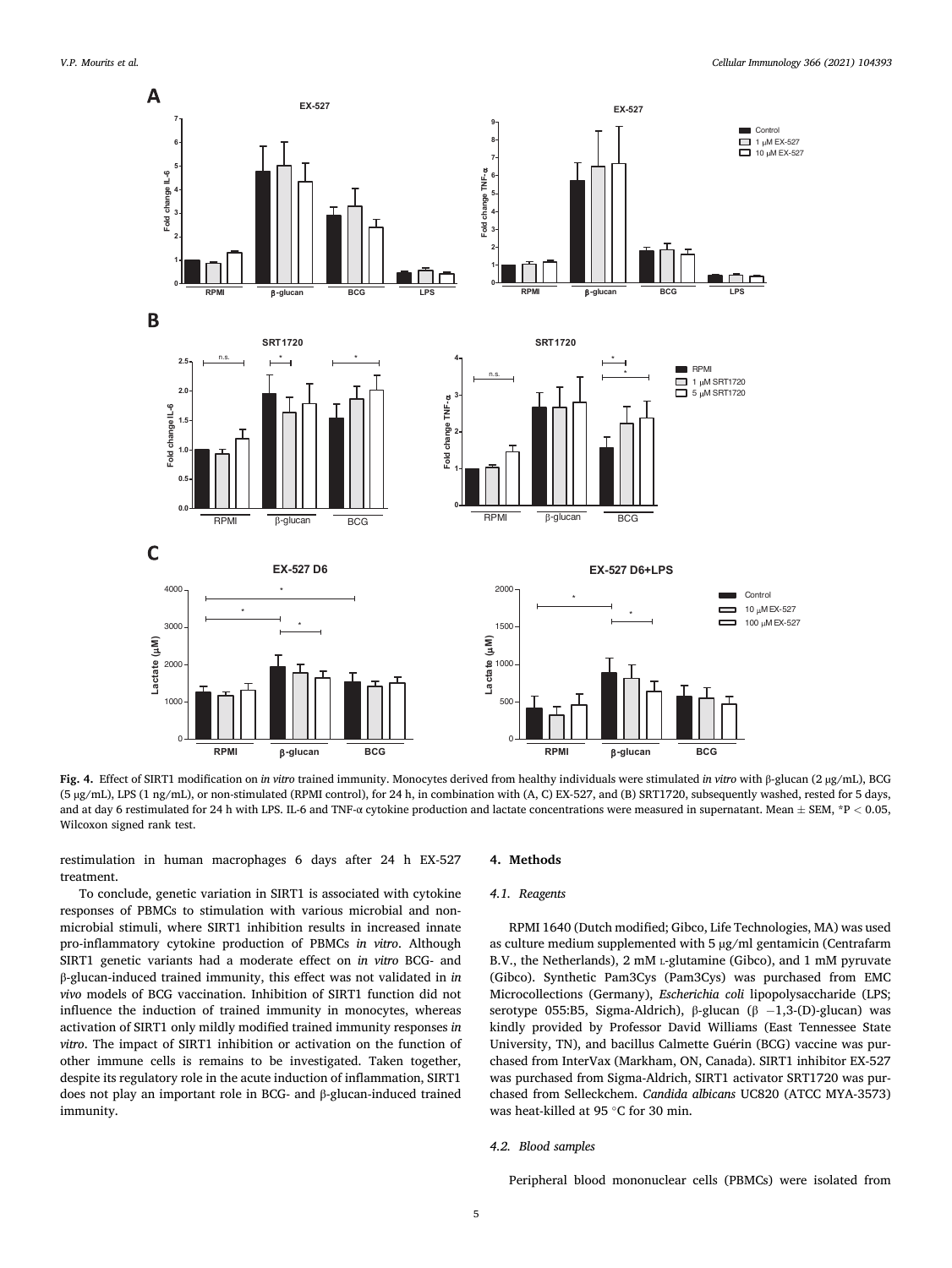buffy coats of healthy blood donors (Sanquin, Nijmegen, The Netherlands). Inclusion of volunteers and experiments were conducted according to the principles expressed in the Declaration of Helsinki. All volunteers gave written informed consent before any material was taken.

#### *4.3. Population cohorts*

QTL mapping using genotype data and cytokine production upon stimulation and induction of trained immunity was performed in a cohort of approximately 500 and 300 healthy individuals of Western European ancestry, respectively from the Human Functional Genomics Project (500FG and 300BCG, see [www.humanfunctionalgenomics.org](http://www.humanfunctionalgenomics.org)). The 500FG cohort comprises 534 adults from Nijmegen, the Netherlands (44% males and 56% females, age range 18–75 years). PBMCs were isolated and stimulated *in vitro* with various stimuli, and cytokines upon stimulation were measured, as previously described [\[34\]](#page-7-0). The 300BCG cohort consists of 325 adults from the Netherlands (43% males and 57% females, age range 18–71 years). PBMCs were isolated and seed in 96 wells plates (Corning, USA). After washing away the non-adherent cells with PBS the adherent cells were subsequently stimulated *in vitro*  with BCG or β-glucan, and restimulated after 6 days with LPS, and cytokine production was subsequently measured. Furthermore, individuals from the 300BCG cohort were vaccinated with 0.1 mL of BCG (BCG vaccine strain Bulgaria; InterVax, Canada), and PBMCs were isolated, and stimulated *ex vivo* with  $5 \times 10^6$  CFU/mL heat-killed *S. aureus* before vaccination, and 2 weeks and 3 months after vaccination. IL-1β, IL-6, and TNFα production was measured after 24 h in supernatants. The 500FG and 300BCG study were approved by the ethical committee of the Radboud University and Radboudumc Nijmegen (no. 42561.091.12 and NL58553.091.16).

#### *4.4. PBMC isolation and stimulation*

Cells were isolated by density centrifugation on Ficoll-Paque (GE Healthcare, UK), washed three times in PBS and resuspended in culture medium. After isolation,  $5 \times 10^5$  PBMCs were added to a round bottom 96-wells plate (Greiner, Austria). Pam3Cys (10 μg/mL) or LPS (10 ng/ mL) were added for 24 h at 37 ◦C and 5% CO2, *Candida albicans* was added for 7 days ( $1 \times 10^6$  cells/mL), with or without addition of EX-527  $(1-100 \mu M).$ 

## *4.5. Monocyte isolation and stimulation*

Percoll monocytes were isolated by layering hyper-osmotic Percoll solution (48,5% Percoll (Sigma-Aldrich), 41,5% sterile  $H<sub>2</sub>O$ , 0.16 M filter-sterilized NaCl) on PBMCs. After 15 min centrifugation at 580  $\times$  g, the interphase layer was isolated, cells were washed with PBS, and resuspended in culture medium. To increase the purity of Percollisolated monocytes, the monocytes were adhered to polystyrene flat bottom plates (Corning, USA) or Petri dishes (Falcon, Merck) for 1 h at 37 °C followed by washing with warm PBS. Next, cells were preincubated with culture medium supplemented with 10% human pooled serum as control, or together with EX-527 (1–10 μM) or SRT1720  $(1-5 \mu M)$ . Next, culture medium supplemented with 10% human pooled serum was added as a control, or together with either 2 μg/mL β-glucan, 5 μg/mL BCG InterVax, or LPS (1 ng/mL). After 24 h, cells were washed with warm PBS and culture medium was added. Culture medium was refreshed after 3 days of incubation. On day 6, cells were restimulated with RPMI, LPS (10 ng/mL), or Pam3Cys (10 μg/mL). After 24 h, supernatants were collected and stored at − 20 ◦C until further use.

## *4.6. Cytokine and lactate measurements*

Cytokine concentrations were measured in supernatants using commercial sandwich ELISA kits for human IL-6, TNF-α, IL-1β, IL-17, IL-22

(R&D systems) and IFN-γ (Sanquin Research) in accordance with the manufacturer's instructions. Lactate concentration was measured in supernatants of macrophages using an enzymatic assay as described previously [\[35\].](#page-7-0) In brief, supernatants containing serum (day 6) were pre-treated with perchloric acid and NaOH to prevent potential protein interference with the assay. Lactate concentration was determined by enzymatic reaction with lactate oxidase (Sigma-Aldrich), Amplex Red reagent (Life Technologies) and horseradish peroxidase (Sigma-Aldrich). After 20 min incubation, fluorescence of resorufin (570/585 nm) was measured.

## *4.7. Quantitative RT-PCR*

At baseline, after 4 h, 24 h, and 6 days, RNA was isolated from trained monocytes by using TRIzol reagent according to manufacturer's instructions. First-strand cDNA synthesis was performed using Super-Script III, followed by synthesis of the second cDNA strand (Thermo Fisher Scientific) according to the manufacturer's protocol. Quantitative PCR was performed using StepOne PLUS machine (Applied Biosciences) using SYBR Green (Invitrogen). The values are expressed as log2 fold increase in mRNA levels relative to those in non-trained cells. *18S* was used as a housekeeping gene. The primer sequences are listed below:

## *4.8. Viability assay*

Cytotoxicity was analyzed by detecting lactate dehydrogenase (LDH) directly in fresh supernatant using the CytoTox 96® Non-Radioactive Cytotoxicity Assay (Promega, the Netherlands), in accordance with the manufacturer's instructions.

#### *4.9. Genetic analysis*

Isolated DNA of the 500FG individuals was genotyped using the commercially available SNP chip, Illumina HumanOmniExpressExome-8 v1.0. Cytokine QTL mapping was conducted using the genotypes and cytokine measurements upon *in vitro* stimulation of isolated PBMCs, as previously described [\[23\]](#page-6-0). The most significantly associated SNP for a particular cytokine-stimuli combination is shown in [Table 1](#page-1-0). DNA samples from individuals of the 300BCG cohort were genotyped using the commercially available SNP chip, Infinium Global Screening Array MD v1.0 from Illumina. Opticall 0.7.0 with default settings was used for genotype calling [\[36\].](#page-7-0) Samples with a call rate  $\leq$  0.99 were excluded, as were variants with a Hardy-Weinberg equilibrium (HWE)  $\leq 0.0001$ , and minor allele frequency (MAF)  $\leq$  0.1. Strands of variants were aligned and identified against the 1000 Genome reference panel using Genotype Harmonizer [\[37\].](#page-7-0) We then imputed the samples on the Michigan imputation server using the human reference consortium (HRC r1.1 2016) as a reference panel  $[38]$ , and we filtered out genetic variants with an  $R^2$  < 0.3 for imputation quality. We identified and excluded 17 genetic outliers, and selected 4,296,841 SNPs with MAF 5% for followup QTL mapping. Both genotype and cytokine data on *in vitro* trained immunity responses induced by BCG or β-glucan in monocytes was obtained for a total of 267 individuals. Raw cytokine levels were logtransformed and the fold change of cytokine production between trained and non-trained cells was taken as a measurement for the magnitude of the *in vitro* trained immunity response. The cytokine changes were mapped to genotype data using a linear regression model with age and sex as covariates to correct the distributions of fold change of cytokine production. Similar approach was followed to identify QTLs using the ex vivo cytokine production from PBMCs after BCG vaccination in healthy volunteers. Both genotype and cytokine data on ex vivo trained immunity responses were obtained for a total of 296 individuals. The fold change in cytokine production (after vaccination compared to baseline) was used as a measurement of the magnitude of the trained immunity response. The fold change of cytokine production was logtransformed, and were mapped to genotype data using a linear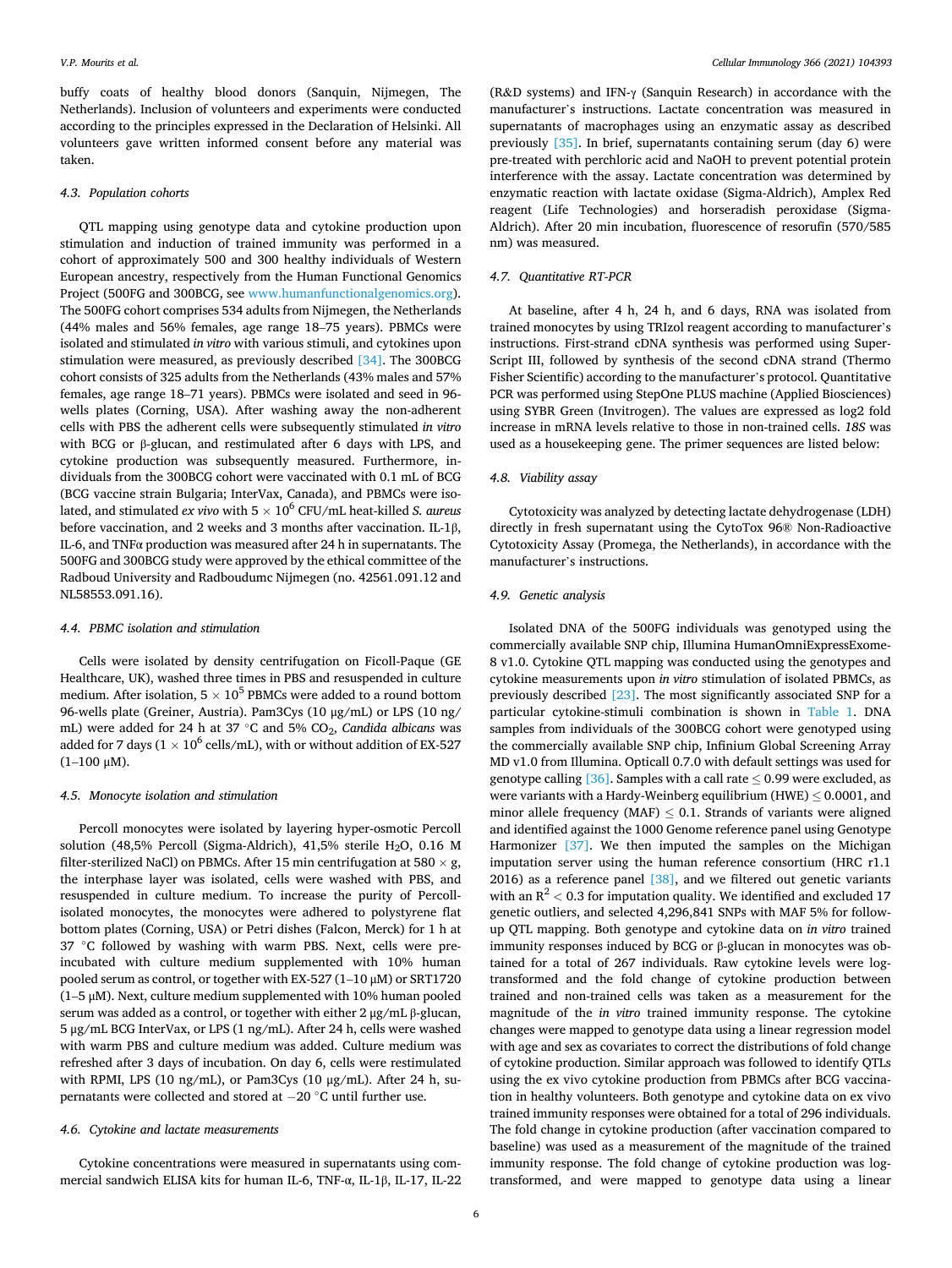<span id="page-6-0"></span>regression model with age and sex as covariates. R-package Matrix-eQTL was used for QTL mapping.

#### *4.10. Flow cytometry*

Isolated Percoll monocytes were exposed to EX-527 or vehicle control for 24 h. For cell surface marker analysis, cells were washed in PBS containing 1% BSA and stained with anti-CD14 APC (M5E2 clone), anti-HLA-DR PE-Cy5 (L243 clone), and anti-CD11b BV785 (ICRF44 clone; all Biolegend). Flow cytometry experiments were performed using the Beckman Coulter CytoFLEX. CD14 MFI was determined after exclusion of doublets. During analysis of HLA-DR and CD11b MFI, cells were gated on the CD14  $+$  gate to eliminate debris and lymphocyte populations.

## *4.11. Statistics*

Data was analyzed using a Wilcoxon signed-rank test for paired samples, or a Mann-Whitney *U* test for unpaired samples, using Graph-Pad Prism software (GraphPad Inc. version 8). Data are expressed as mean ± SEM, and values of \*P *<* 0.05, \*\*P *<* 0.01 and \*\*\*P *<* 0.001 were considered statistically significant.

#### **CRediT authorship contribution statement**

**Vera P. Mourits:** Project administration, Conceptualization, Methodology, Formal analysis, Writing - original draft, Validation, Visualization. **Leonie S. Helder:** Conceptualization, Investigation, Formal analysis, Writing - original draft, Visualization. **Vasiliki Matzaraki:**  Data curation, Formal analysis, Investigation. **Valerie A.C.M. Koeken:**  Data curation, Formal analysis, Investigation. **Laszlo Groh:** Data curation, Investigation. **L. Charlotte J. de Bree:** Data curation, Investigation. **Simone J.C.F.M. Moorlag:** Data curation, Investigation. **Charlotte D.C.C. van der Heijden:** Investigation. **Samuel T. Keating:**  Investigation. **Jelmer H. van Puffelen:** Investigation. **Martin Jaeger:**  Resources, Supervision. **Leo A.B. Joosten:** Conceptualization, Funding acquisition, Supervision, Writing - review & editing. **Mihai G. Netea:**  Conceptualization, Funding acquisition, Supervision, Writing - review & editing.

## **Declaration of Competing Interest**

The authors declare that they have no known competing financial interests or personal relationships that could have appeared to influence the work reported in this paper.

#### *Acknowledgements*

We thank all the healthy volunteers for their participation. This study was partly supported by an EFRO grant (COILED). MGN was supported by an ERC Advanced grant [833247] and a Spinoza grant of the Netherlands Organization for Scientific Research.

#### *Declaration of Interest*

MGN and LABJ are scientific founders of Trained Therapeutics Discovery.

## **Appendix A. Supplementary data**

Supplementary data to this article can be found online at [https://doi.](https://doi.org/10.1016/j.cellimm.2021.104393)  [org/10.1016/j.cellimm.2021.104393](https://doi.org/10.1016/j.cellimm.2021.104393).

#### **References**

- [1] [T. Zhang, W.L. Kraus, SIRT1-dependent regulation of chromatin and transcription:](http://refhub.elsevier.com/S0008-8749(21)00112-X/h0005)  linking NAD(+[\) metabolism and signaling to the control of cellular functions,](http://refhub.elsevier.com/S0008-8749(21)00112-X/h0005)  [Biochim. Biophys. Acta 1804 \(8\) \(2010\) 1666](http://refhub.elsevier.com/S0008-8749(21)00112-X/h0005)–1675.
- [2] [S. Michan, D. Sinclair, Sirtuins in mammals: insights into their biological function,](http://refhub.elsevier.com/S0008-8749(21)00112-X/h0010)  [Biochem. J. 404 \(1\) \(2007\) 1](http://refhub.elsevier.com/S0008-8749(21)00112-X/h0010)–13.
- [3] [V.T. Vachharajani, et al., Sirtuins link inflammation and metabolism, J. Immunol.](http://refhub.elsevier.com/S0008-8749(21)00112-X/h0015)  [Res. 2016 \(2016\) 8167273.](http://refhub.elsevier.com/S0008-8749(21)00112-X/h0015)
- [4] [T.T. Schug, et al., Myeloid deletion of SIRT1 induces inflammatory signaling in](http://refhub.elsevier.com/S0008-8749(21)00112-X/h0020) [response to environmental stress, Mol. Cell. Biol. 30 \(19\) \(2010\) 4712](http://refhub.elsevier.com/S0008-8749(21)00112-X/h0020)–4721.
- [5] [L. Serrano-Marco, et al., TNF-alpha inhibits PPARbeta/delta activity and SIRT1](http://refhub.elsevier.com/S0008-8749(21)00112-X/h0025) [expression through NF-kappaB in human adipocytes, Biochim. Biophys. Acta 1821](http://refhub.elsevier.com/S0008-8749(21)00112-X/h0025)  [\(9\) \(2012\) 1177](http://refhub.elsevier.com/S0008-8749(21)00112-X/h0025)–1185.
- [6] [F. Yeung, et al., Modulation of NF-kappaB-dependent transcription and cell](http://refhub.elsevier.com/S0008-8749(21)00112-X/h0030) [survival by the SIRT1 deacetylase, EMBO J. 23 \(12\) \(2004\) 2369](http://refhub.elsevier.com/S0008-8749(21)00112-X/h0030)–2380.
- [7] [Z. Shen, et al., Role of SIRT1 in regulation of LPS- or two ethanol metabolites](http://refhub.elsevier.com/S0008-8749(21)00112-X/h0035)[induced TNF-alpha production in cultured macrophage cell lines, Am. J. Physiol.](http://refhub.elsevier.com/S0008-8749(21)00112-X/h0035) [Gastrointest. Liver Physiol. 296 \(5\) \(2009\) G1047](http://refhub.elsevier.com/S0008-8749(21)00112-X/h0035)–G1053.
- [8] [M. Lei, et al., Resveratrol inhibits interleukin 1beta-mediated inducible nitric oxide](http://refhub.elsevier.com/S0008-8749(21)00112-X/h0040)  [synthase expression in articular chondrocytes by activating SIRT1 and thereby](http://refhub.elsevier.com/S0008-8749(21)00112-X/h0040)  [suppressing nuclear factor-kappaB activity, Eur. J. Pharmacol. 674 \(2](http://refhub.elsevier.com/S0008-8749(21)00112-X/h0040)–3) (2012) [73](http://refhub.elsevier.com/S0008-8749(21)00112-X/h0040)–79.
- [9] T.F. Liu, et al., NAD+[-dependent SIRT1 deacetylase participates in epigenetic](http://refhub.elsevier.com/S0008-8749(21)00112-X/h0045) [reprogramming during endotoxin tolerance, J. Biol. Chem. 286 \(11\) \(2011\)](http://refhub.elsevier.com/S0008-8749(21)00112-X/h0045) 9856–[9864.](http://refhub.elsevier.com/S0008-8749(21)00112-X/h0045)
- [10] T.F. Liu, et al., NAD+[-dependent sirtuin 1 and 6 proteins coordinate a switch from](http://refhub.elsevier.com/S0008-8749(21)00112-X/h0050)  [glucose to fatty acid oxidation during the acute inflammatory response, J. Biol.](http://refhub.elsevier.com/S0008-8749(21)00112-X/h0050)  [Chem. 287 \(31\) \(2012\) 25758](http://refhub.elsevier.com/S0008-8749(21)00112-X/h0050)–25769.
- [11] [A. Vaquero, et al., Human SirT1 interacts with histone H1 and promotes formation](http://refhub.elsevier.com/S0008-8749(21)00112-X/h0055)  [of facultative heterochromatin, Mol. Cell 16 \(1\) \(2004\) 93](http://refhub.elsevier.com/S0008-8749(21)00112-X/h0055)–105.
- [12] [S. Imai, et al., Transcriptional silencing and longevity protein Sir2 is an NAD](http://refhub.elsevier.com/S0008-8749(21)00112-X/h0060)[dependent histone deacetylase, Nature 403 \(6771\) \(2000\) 795](http://refhub.elsevier.com/S0008-8749(21)00112-X/h0060)–800.
- [13] [M.G. Netea, et al., Defining trained immunity and its role in health and disease,](http://refhub.elsevier.com/S0008-8749(21)00112-X/h0065)  [Nat. Rev. Immunol. \(2020\)](http://refhub.elsevier.com/S0008-8749(21)00112-X/h0065).
- [14] [M.G. Netea, J. Quintin, J.W. van der Meer, Trained immunity: a memory for innate](http://refhub.elsevier.com/S0008-8749(21)00112-X/h0070)  [host defense, Cell Host Microbe 9 \(5\) \(2011\) 355](http://refhub.elsevier.com/S0008-8749(21)00112-X/h0070)–361.
- [15] [S.C. Cheng, et al., mTOR- and HIF-1alpha-mediated aerobic glycolysis as metabolic](http://refhub.elsevier.com/S0008-8749(21)00112-X/h0075)  [basis for trained immunity, Science 345 \(6204\) \(2014\) 1250684.](http://refhub.elsevier.com/S0008-8749(21)00112-X/h0075)
- [16] [S.T. Keating, et al., The Set7 lysine methyltransferase regulates plasticity in](http://refhub.elsevier.com/S0008-8749(21)00112-X/h0080)  [oxidative phosphorylation necessary for trained immunity induced by](http://refhub.elsevier.com/S0008-8749(21)00112-X/h0080) β-glucan, [Cell Rep. 31 \(3\) \(2020\), 107548](http://refhub.elsevier.com/S0008-8749(21)00112-X/h0080)–107548.
- [17] [S. Saeed, et al., Epigenetic programming of monocyte-to-macrophage](http://refhub.elsevier.com/S0008-8749(21)00112-X/h0085)  [differentiation and trained innate immunity, Science 345 \(6204\) \(2014\) 1251086.](http://refhub.elsevier.com/S0008-8749(21)00112-X/h0085)
- [18] [B. Novakovic, et al., Beta-glucan reverses the epigenetic state of LPS-induced](http://refhub.elsevier.com/S0008-8749(21)00112-X/h0090) [immunological tolerance, Cell 167 \(5\) \(2016\) 1354](http://refhub.elsevier.com/S0008-8749(21)00112-X/h0090)–1368.
- [19] [V.T. Vachharajani, et al., SIRT1 inhibition during the hypoinflammatory](http://refhub.elsevier.com/S0008-8749(21)00112-X/h0095)  [phenotype of sepsis enhances immunity and improves outcome, J. Leukoc. Biol. 96](http://refhub.elsevier.com/S0008-8749(21)00112-X/h0095)  [\(5\) \(2014\) 785](http://refhub.elsevier.com/S0008-8749(21)00112-X/h0095)–796.
- [20] [R.J.W. Arts, L.A.B. Joosten, M.G. Netea, The potential role of trained immunity in](http://refhub.elsevier.com/S0008-8749(21)00112-X/h0100)  [autoimmune and autoinflammatory disorders, Front. Immunol. 9 \(2018\) 298](http://refhub.elsevier.com/S0008-8749(21)00112-X/h0100).
- [21] V.P. Mourits, et al., Trained immunity as a novel therapeutic strategy, Curr. Opin. [Pharmacol. 41 \(2018\) 52](http://refhub.elsevier.com/S0008-8749(21)00112-X/h0105)–58.
- [22] [M. Schirmer, et al., Linking the human gut microbiome to inflammatory cytokine](http://refhub.elsevier.com/S0008-8749(21)00112-X/h0110)  [production capacity, Cell 167 \(4\) \(2016\) 1125](http://refhub.elsevier.com/S0008-8749(21)00112-X/h0110)–1136 e8.
- [23] [Y. Li, et al., Inter-individual variability and genetic influences on cytokine](http://refhub.elsevier.com/S0008-8749(21)00112-X/h0115) [responses to bacteria and fungi, Nat. Med. 22 \(8\) \(2016\) 952](http://refhub.elsevier.com/S0008-8749(21)00112-X/h0115)–960.
- [24] [V.P. Mourits, et al., BCG-induced trained immunity in healthy individuals: the](http://refhub.elsevier.com/S0008-8749(21)00112-X/h0120)  [effect of plasma muramyl dipeptide concentrations, J. Immunol. Res. 2020 \(2020\)](http://refhub.elsevier.com/S0008-8749(21)00112-X/h0120)  [5812743](http://refhub.elsevier.com/S0008-8749(21)00112-X/h0120).
- [25] G.T. Consortium, Human genomics. The Genotype-Tissue Expression (GTEx) pilot [analysis: multitissue gene regulation in humans, Science 348 \(6235\) \(2015\)](http://refhub.elsevier.com/S0008-8749(21)00112-X/h0125) 648–[660.](http://refhub.elsevier.com/S0008-8749(21)00112-X/h0125)
- [26] [J.C. Milne, et al., Small molecule activators of SIRT1 as therapeutics for the](http://refhub.elsevier.com/S0008-8749(21)00112-X/h0130) [treatment of type 2 diabetes, Nature 450 \(7170\) \(2007\) 712](http://refhub.elsevier.com/S0008-8749(21)00112-X/h0130)–716.
- [27] [L. Wang, et al., Sirtuin 1 inhibits lipopolysaccharide-induced inflammation in](http://refhub.elsevier.com/S0008-8749(21)00112-X/h0135) [chronic myelogenous leukemia k562 cells through interacting with the Toll-like](http://refhub.elsevier.com/S0008-8749(21)00112-X/h0135)  [receptor 4-nuclear factor kappa B-reactive oxygen species signaling axis, Cancer](http://refhub.elsevier.com/S0008-8749(21)00112-X/h0135)  [Cell Int. 20 \(2020\) 73.](http://refhub.elsevier.com/S0008-8749(21)00112-X/h0135)
- [28] [T. Yoshizaki, et al., SIRT1 inhibits inflammatory pathways in macrophages and](http://refhub.elsevier.com/S0008-8749(21)00112-X/h0140) [modulates insulin sensitivity, Am. J. Physiol. Endocrinol. Metab. 298 \(3\) \(2010\)](http://refhub.elsevier.com/S0008-8749(21)00112-X/h0140) [E419](http://refhub.elsevier.com/S0008-8749(21)00112-X/h0140)–E428.
- [29] [C.A. Fernandes, et al., Sirtuin inhibition attenuates the production of inflammatory](http://refhub.elsevier.com/S0008-8749(21)00112-X/h0145)  [cytokines in lipopolysaccharide-stimulated macrophages, Biochem. Biophys. Res.](http://refhub.elsevier.com/S0008-8749(21)00112-X/h0145)  [Commun. 420 \(4\) \(2012\) 857](http://refhub.elsevier.com/S0008-8749(21)00112-X/h0145)–861.
- [30] [D. Wendling, et al., Resveratrol, a sirtuin 1 activator, increases IL-6 production by](http://refhub.elsevier.com/S0008-8749(21)00112-X/h0150)  [peripheral blood mononuclear cells of patients with knee osteoarthritis, Clin.](http://refhub.elsevier.com/S0008-8749(21)00112-X/h0150) [Epigenet. 5 \(1\) \(2013\) 10](http://refhub.elsevier.com/S0008-8749(21)00112-X/h0150).
- [31] [F. Niederer, et al., SIRT1 overexpression in the rheumatoid arthritis synovium](http://refhub.elsevier.com/S0008-8749(21)00112-X/h0155) [contributes to proinflammatory cytokine production and apoptosis resistance, Ann.](http://refhub.elsevier.com/S0008-8749(21)00112-X/h0155)  [Rheum. Dis. 70 \(10\) \(2011\) 1866](http://refhub.elsevier.com/S0008-8749(21)00112-X/h0155)–1873.
- [32] [M. Gertz, et al., Ex-527 inhibits Sirtuins by exploiting their unique NAD](http://refhub.elsevier.com/S0008-8749(21)00112-X/h0160)+ [dependent deacetylation mechanism, Proc. Natl. Acad. Sci. 110 \(30\) \(2013\)](http://refhub.elsevier.com/S0008-8749(21)00112-X/h0160) [E2772](http://refhub.elsevier.com/S0008-8749(21)00112-X/h0160)–E2781.
- [33] [R.H. Houtkooper, E. Pirinen, J. Auwerx, Sirtuins as regulators of metabolism and](http://refhub.elsevier.com/S0008-8749(21)00112-X/h0165)  [healthspan, Nat. Rev. Mol. Cell Biol. 13 \(4\) \(2012\) 225](http://refhub.elsevier.com/S0008-8749(21)00112-X/h0165)–238.